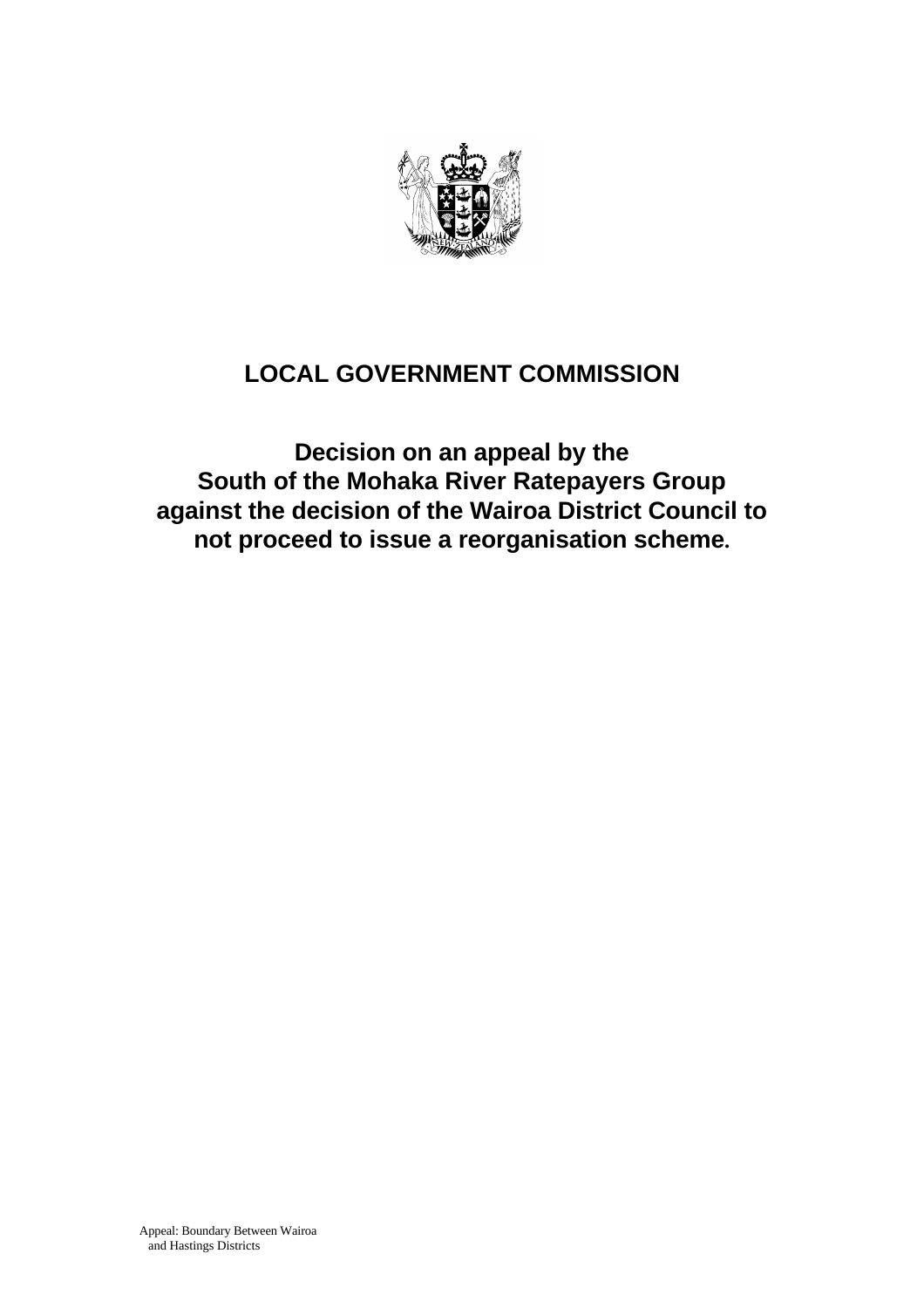# **TABLE OF CONTENTS**

| <b>INTRODUCTION</b>                                                                                                                                                                       |                                  |
|-------------------------------------------------------------------------------------------------------------------------------------------------------------------------------------------|----------------------------------|
| <b>BACKGROUND</b>                                                                                                                                                                         | 1                                |
| <b>THE HEARING</b>                                                                                                                                                                        | 3                                |
| STATUTORY PROVISIONS RELATING TO THE<br>DETERMINATION OF THE APPEAL                                                                                                                       | 3                                |
| CONSIDERATION OF THE APPEAL UNDER THE<br><b>STATUTORY PROVISIONS</b><br>Section 37ZQA<br>Section 37ZR                                                                                     | 5<br>5.<br>10                    |
| <b>OTHER MATTERS</b><br><b>Decision of Principal Local Authority</b><br>Consultation<br><b>Rates Review</b><br>Representation of the Affected Area<br><b>Viability of Wairoa District</b> | 11<br>11<br>11<br>12<br>12<br>12 |
| <b>COMMISSION'S DETERMINATION</b>                                                                                                                                                         | 13                               |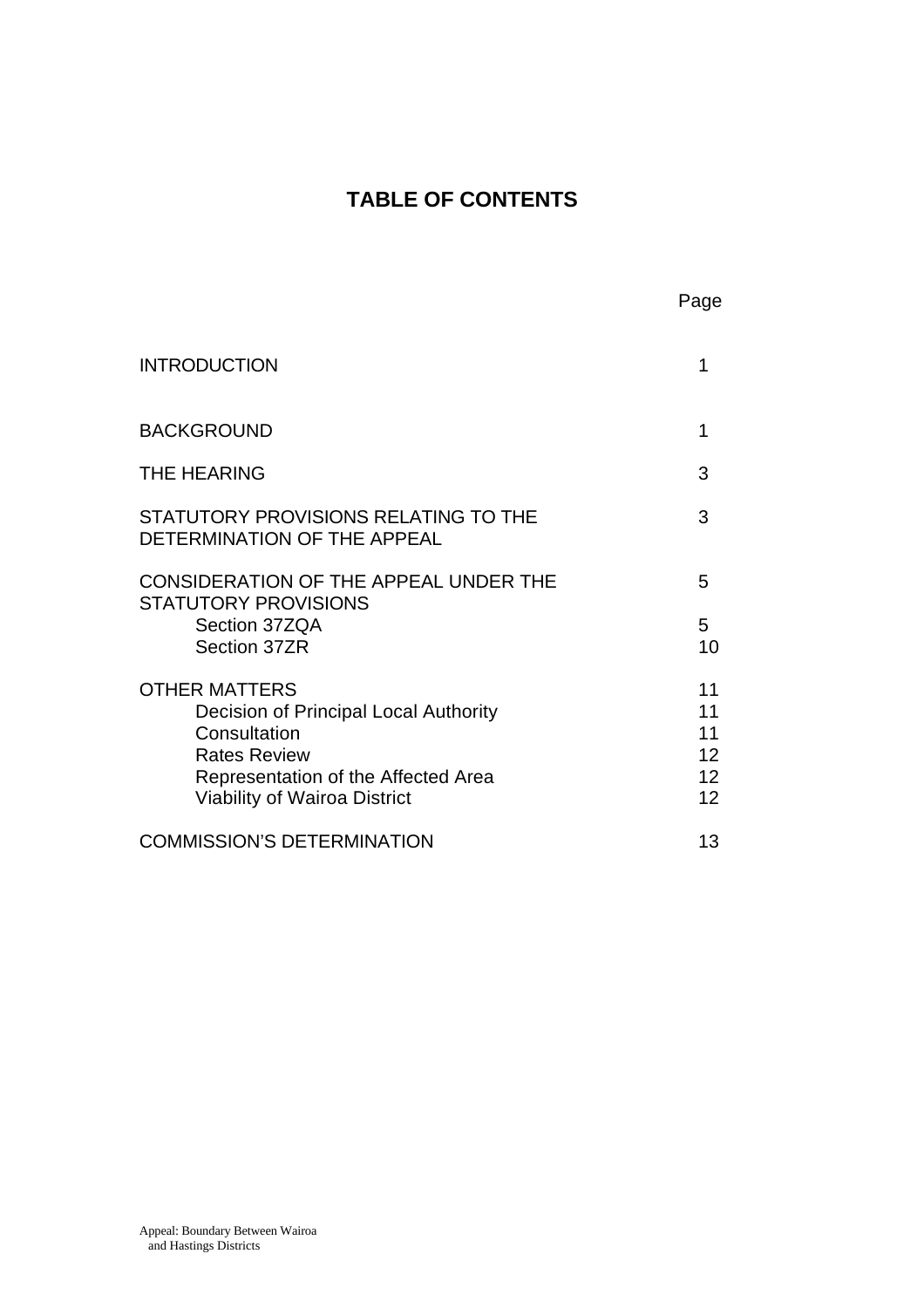## **INTRODUCTION**

- 1 This decision relates to an appeal lodged by A L East, H J McLean, H J McNeil, P G Smythe, R P Brownlie, R J Byrne, I D Wilson, I D Blair - the South of the Mohaka River Ratepayers Group - against the decision of the Wairoa District Council (WDC), as the principal local authority, on 2 February 1999 to not proceed with the Local Government (South of the Mohaka River) Reorganisation Scheme 1998. The reorganisation scheme would alter the boundary between the Wairoa and Hastings Districts by transferring the area of the Wairoa District south of the Mohaka River to the Hastings District.
- 2 The appeal was heard in Wairoa on 17 May 1999.

# **BACKGROUND**

- 3 In July 1998 the South of the Mohaka River Ratepayers Group (the proposers) initiated a proposal, in accordance with section 37ZO of the Local Government Act (the Act), that the boundary between the Wairoa and Hastings Districts be altered.
- 4 After consultation between the WDC and Hastings District Council it was agreed that the WDC should be the principal local authority for the reorganisation proposal.
- 5 The draft reorganisation scheme was issued in October 1998. 12 submissions were received. The WDC met on 2 February 1999 to consider the submissions and resolved to not proceed with the reorganisation scheme for the following reasons:
	- " a. The Council considers that the impact on the remainder of the district would be unacceptable, particularly in respect of the increased rating burden.
	- b. That the remedy the petitioners are seeking is available through other means, in this case a rates review.
	- c. That the proposal to reorganise the Wairoa District in order to reduce rates in the South of the Mohaka area is not available to other communities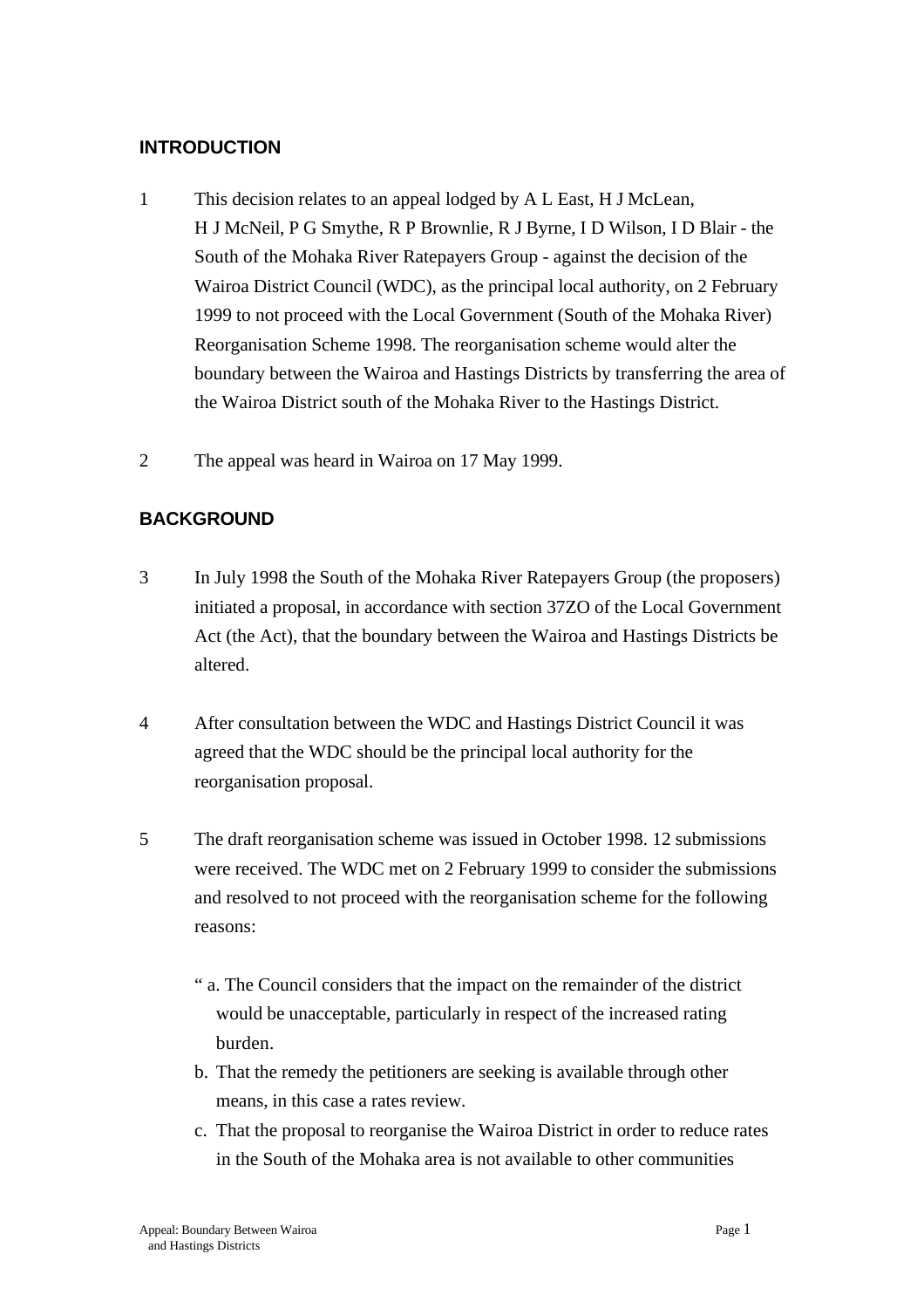within Wairoa District under section 37ZN of the Local Government Act 1974 and should therefore not be utilised to the advantage of one section of the community.

- d. That the community of interest, particularly in respect to the Ngati Pahauwera and their aspirations, would not be well served. The Council noted the concerns of the Ngati Pahauwera and Ngati Kahungunu ki te Wairoa in particular as it relates to the breaking of boundaries within their rohe.
- e. Council noted that the arguments relating to communities of interest are unaffected by the current situation, that is that existing arrangements across district boundaries are in place and working, therefore fail to see how they would be improved by a boundary change.".
- 6 In the record of its decision the WDC stated that it recognised that there is an anomaly in the distribution of rates within the Wairoa District and undertook to work on the development of a rating system that addresses the issues of transparency and fairer distribution of the rating burden. Specifically, the WDC resolved to undertake a core service review, a rates review, and an investigation into increasing the use of Uniform Annual Charges and direct user charges thereby reducing the overall income from the General Rate.
- 7 On 26 February 1999 the South of the Mohaka River Ratepayers Group gave notice of appeal against the decision.
- 8 Under section 37ZZE of the Act the Commission received notice that the following persons intended to appear and be heard at the hearing of the appeal:

J W Carson JR & BB Haliburton WDC.

J W Carson subsequently advised that he would be unavailable to attend the hearing.

9 Following receipt of the appeal the Chief Executive Officer of the Commission arranged for the hearing of the appeal on 17 May 1999 in Wairoa.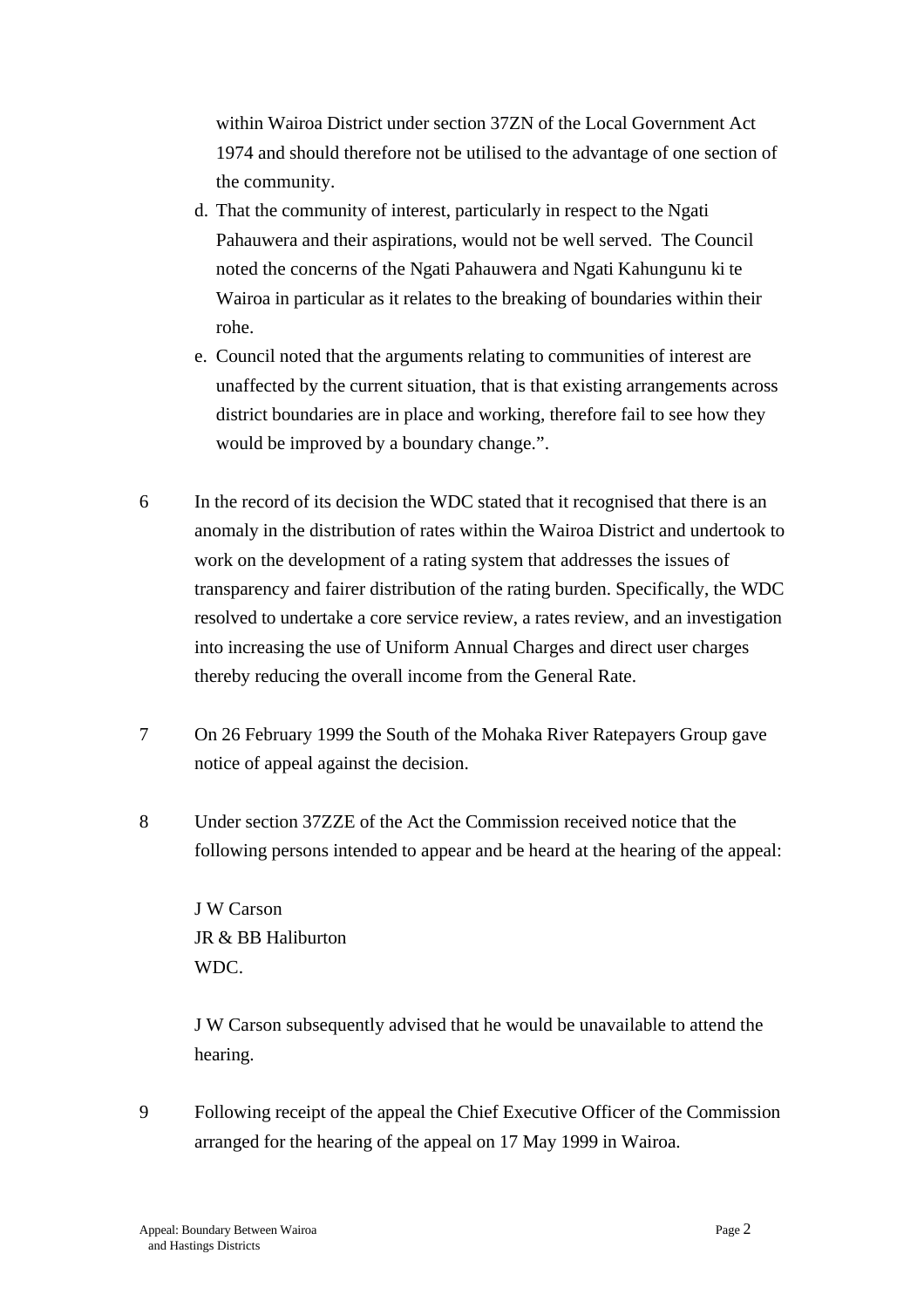### **THE HEARING**

10 The hearing commenced with Mr R L Fletcher, counsel for the appellants, presenting his submissions. Submissions were then received from Mr Tony East and Mrs Sandra McNeil for the appellants, and Mr Alistair Haliburton (on behalf of JR and BB Haliburton). Mr Derek Fox, Mayor of Wairoa, then presented WDC's submissions, with supporting evidence provided by Mr Peter Freeman, Chief Executive of the WDC. Rights of Reply were exercised by Mr Fletcher, Mr Haliburton and Mr Fox.

# **STATUTORY PROVISIONS RELATING TO THE DETERMINATION OF THE APPEAL**

- 11 The statutory provisions relating to the Commission's hearing, consideration, and determination of this appeal are contained in sections 37ZQA, 37ZR and 37ZZK of the Act.
- 12 37ZQA details the criteria to be applied by the Commission when considering a reorganisation scheme. It states:

*37ZQA. Criteria - (1) The … Commission … shall, when considering any reorganisation proposal or any reorganisation scheme, satisfy itself that the proposal or scheme -*

*(a) Will promote the good local government of the districts concerned; and (b) Will, in particular, ensure that each proposed local authority and each local authority continued in existence under the proposal -*

- *(i) Will have the resources necessary to enable it to carry out its functions, duties and powers; and*
- *(ii) Will have a district that is appropriate for the efficient and effective exercise of its functions, duties and powers; and*
- *(iii) Will contain within its district a sufficiently distinct community*

*of interest or sufficiently distinct communities of interests; and*

*(iv) Will be able to meet the requirements of section 223C of this Act.*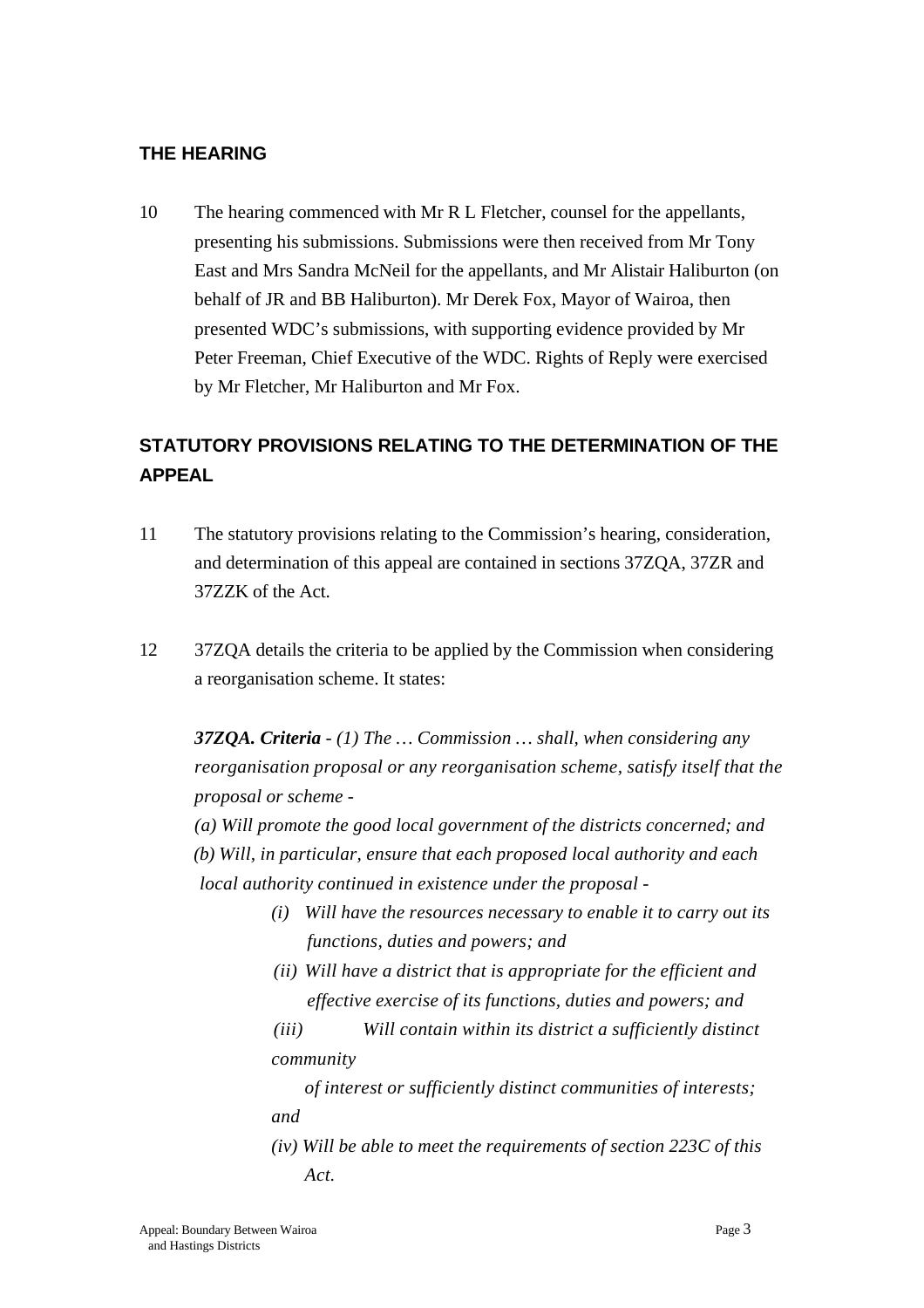*(2) The … Commission … shall, when considering the matters specified in subsection (1) of this section in relation to any reorganisation proposal or any reorganisation scheme, consider -*

- *(a) The area of impact of the functions, duties, and powers of the local authorities concerned; and*
- *(b) The area of benefit of services provided; and*
- *(c) The likely effects on any local authority of the exclusion of any area from its district; and*
- *(d) Such other matters as it considers appropriate.*
- 13 Section 37ZR details matters relating to boundary determinations under a reorganisation scheme. It states:

*37ZR. Boundaries* - *The … Commission … shall, in determining boundaries under any reorganisation proposal or reorganisation scheme, ensure that -*

- *(a) The boundaries of regions conform, where practicable, with catchment boundaries; and*
- *(b) The boundaries of territorial authority districts conform, where practicable, with the boundaries of regions; and*
- *(c) The boundaries of regions and the boundaries of territorial authority districts conform with the boundaries of statistical meshblock areas determined by the Department of Statistics and used for*
- *Parliamentary*

*electoral purposes.*

14 Section 37ZZK details matters relating to the hearing and determination of the appeal. It states:

*37ZZK. Hearing and determination of appeal* - *(1) At the hearing of any appeal under section 37ZZC of this Act, the Commission shall hear and consider all evidence tendered and representations made by or on behalf of the appellant and any other party to the proceedings. (2) After hearing the evidence and representations as aforesaid, the Commission may confirm, discharge, or vary the decision of the principal local authority and generally make such decisions as it considers just and equitable in the circumstances of the case having regard to the evidence and*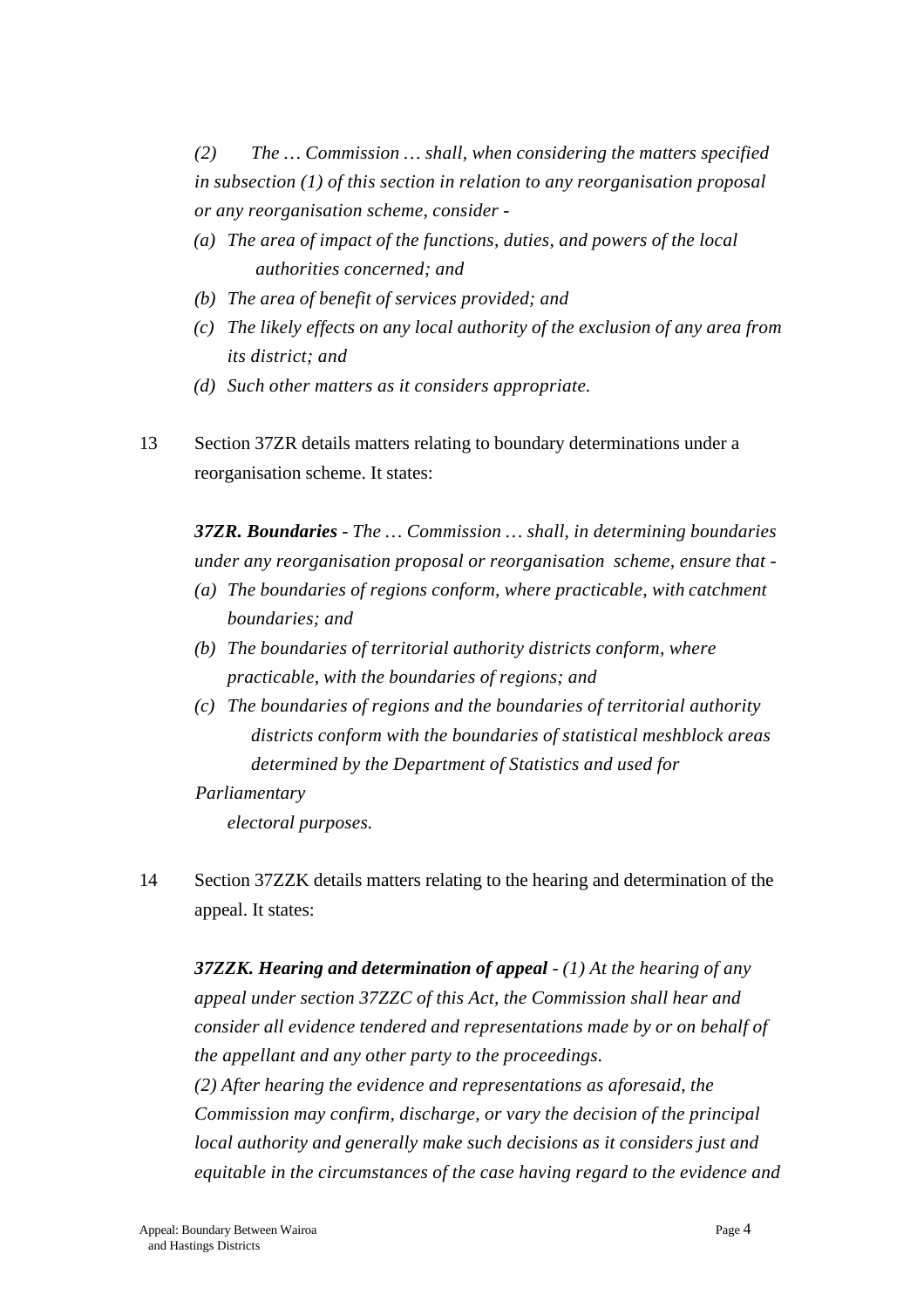*representations received by it. Every such decision shall take effect from the date thereof or from such later date as may be specified therein.*

# **CONSIDERATION OF THE APPEAL UNDER THE STATUTORY PROVISIONS**

# **Section 37ZQA**

- 15 Section 37ZQA(1)(a) of the Act requires the Commission to satisfy itself that a proposal or scheme will "promote the good local government" of the districts concerned. With regard to the word "promote", the Commission is conscious that it has various meanings, but is satisfied that in the context of the legislation, the clear intention was that the word have the meanings: to advance, help forward, enhance, or improve. The expression "good local government" is not defined in the Act. However, the Commission has adopted a view, based on section 37K of the Act (which sets out the purposes of local government) that the achievement of those purposes would be the basis of good local government. Section 37ZQA(1) itself also lists various requirements to be met. In the Commission's opinion, it can be accepted as a strong indicator of matters to be taken into account in determining what may be good local government. When considering the various criteria set out in subparagraphs (i) to (iv) of paragraph (b) of section 37ZQA(1), the Commission must consider also the factors in subsection (2) of that section.
- 16 By considering all of the above factors, the Commission interprets the expression "promote good local government" as meaning to improve or enhance the ability of the local authorities for the districts concerned to achieve the purposes of local government as set out in section 37K.
- 17 The proposal under appeal was assessed by the Commission against the criteria specified in section 37ZQA of the Act.

*Subsection (1)(a) - Whether the proposal will promote the good local government of the districts concerned.*

18 This is the principal criterion which the Commission must satisfy itself would be complied with if a proposal were given effect to. Given its importance, the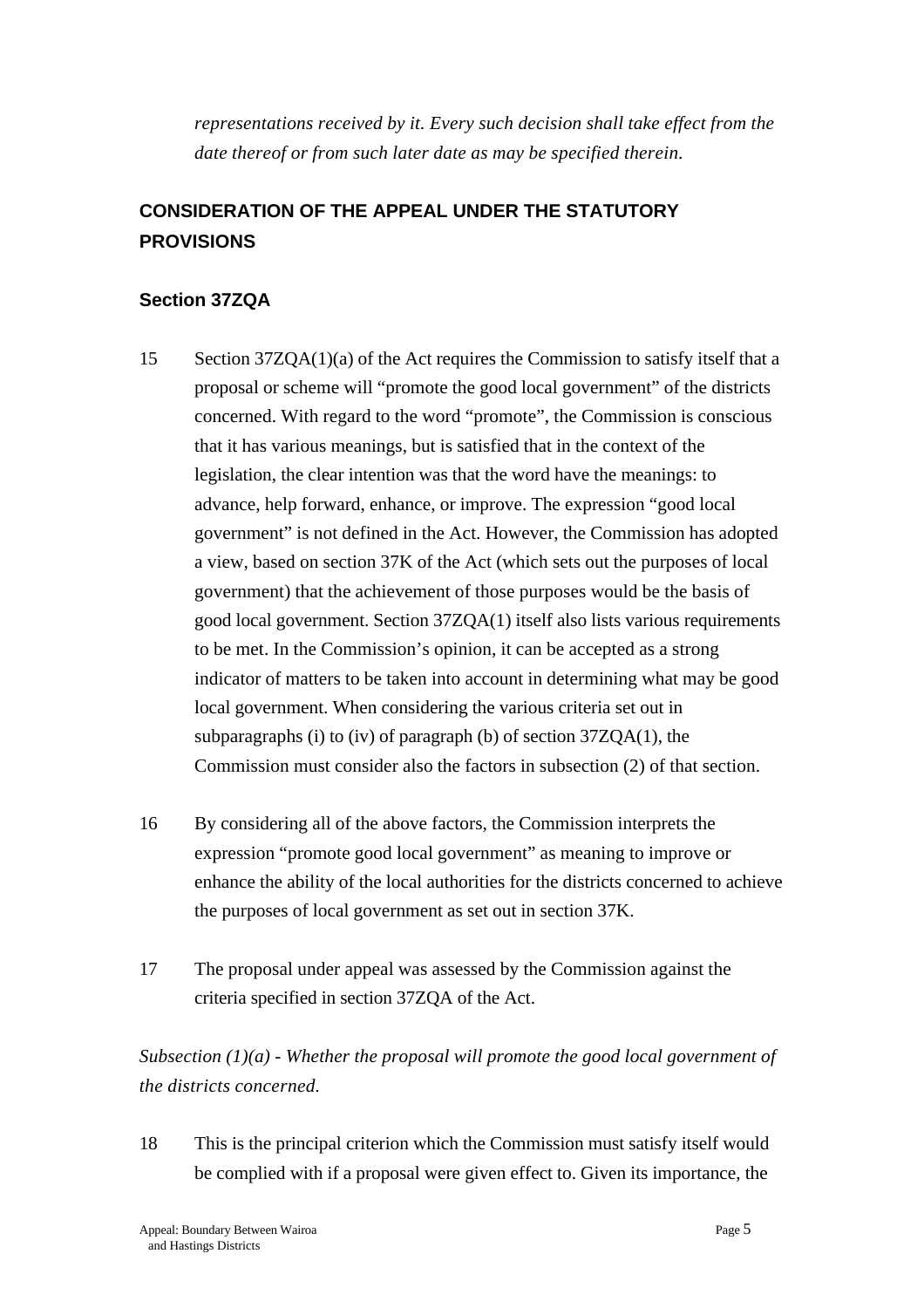Commission decided that whether the proposal promotes good local government can only be determined once the criteria in paragraph (b) of this subsection, and the additional matters for consideration in subsection (2) of this section have been considered.

#### *Subsection (1) (b)*

- *(i) Whether the authorities continued in existence would have the resources necessary to enable them to carry out their functions, duties and powers.*
- 19 The WDC is currently able to fund its functions, duties and powers. The District, however, has a small population base of approximately 9900 people and a limited rating base of approximately 6300 rateable properties.
- 20 In its written evidence to the Commission the WDC stated: "It is quite clear that an authority the size of Wairoa is at the bottom of the scale in terms of viability and as such any reduction in income has the potential to push it below the line".
- 21 There was a paucity of information provided to the Commission by both the WDC and the proposers to enable the Commission to make a detailed assessment of the current viability of the WDC and its ongoing viability if the proposal were to proceed. However, taking into account the limited information available to it, the Commission has reservations about the viability of the WDC to gain the necessary financial resources to undertake its functions, duties and powers if the proposal proceeded.
- 22 The loss of the area south of the Mohaka River would result in a reduction in rating income of the WDC of approximately \$399,000, 8.7% of the WDC General Rate. The land value in the affected area is 10.7% of the total land value in the District. The Commission considers that the evidence provided to it gave no general indication of a subsidy flowing from the ratepayers in the area south of the Mohaka River to the rest of the Wairoa District.
- 23 However, the reduction in rating income to the WDC if the proposal proceeded would not, in the view of the Commission, be offset by an equivalent reduction in the cost of operating the Council. The WDC has a high direct expenditure per head of population, particularly when compared to local authorities serving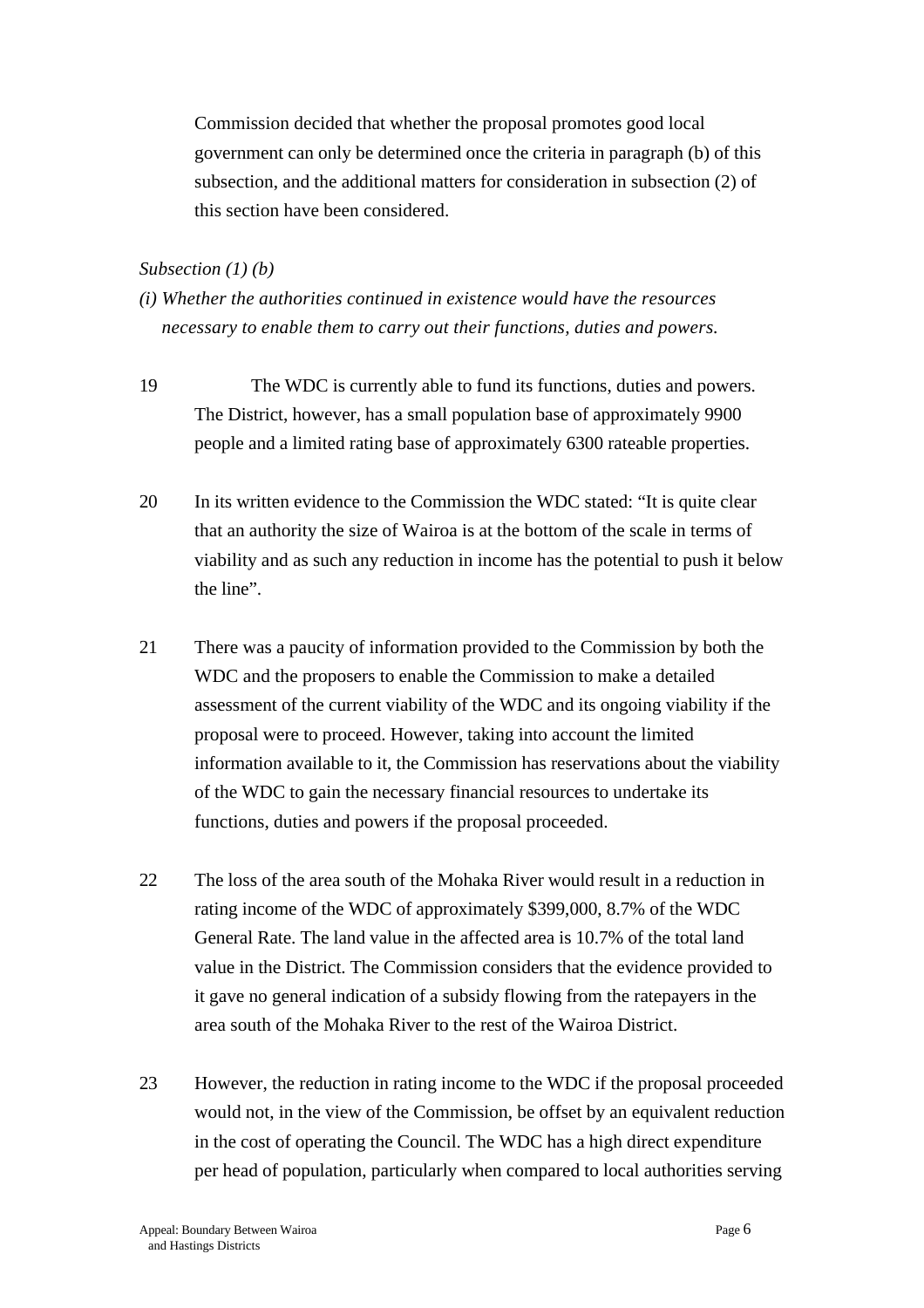populations of a similar size. Without steps being taken by the WDC to reduce its expenditure, the administrative and overhead components of the operating costs would continue at substantially the same level, while service delivery costs would somewhat reduce. The reduction in the service delivery costs would principally be derived through the WDC no longer being required to maintain Council roads in the area south of the Mohaka River. The costs of operating the Council would need to be spread across a reduced rating base.

- 24 Wairoa District is facing socio-economic problems typical of rural communities and rural service towns throughout New Zealand. These problems include high levels of unemployment and ongoing population loss. The number of people usually residing in the District has been decreasing for a number of years. Between 1991 and 1996, the District's population declined 2.2%, from 10126 to 9900. The Commission is of the view that the WDC's ability to further increase the rating burden on its ratepayers is very limited.
- 25 Implementation of the proposal would increase the area of Hastings District by approximately 6% - 31018 hectares. Hastings District would have to extend the area over which it carries out its functions, duties and powers, at an additional cost. No evidence was presented to the Commission to suggest that the Hastings District Council would not have the resources necessary to adequately service the affected area.
- 26 The Commission is not convinced that the WDC would have sufficient resources available to it to carry out its functions, duties and powers if the proposal were to proceed. Therefore, the Commission is not satisfied that the criterion is met in respect of the proposal.
- *(ii) Whether for each of the affected local authorities there will be a district which would be appropriate for the efficient and effective exercise of local government functions, duties and powers.*
- 27 The Mohaka River, proposed as the boundary between the Wairoa and Hastings districts, is a distinctive geographic feature. The Mohaka River would provide a clear division for responsibility of local authority service delivery in the area of the proposed boundary.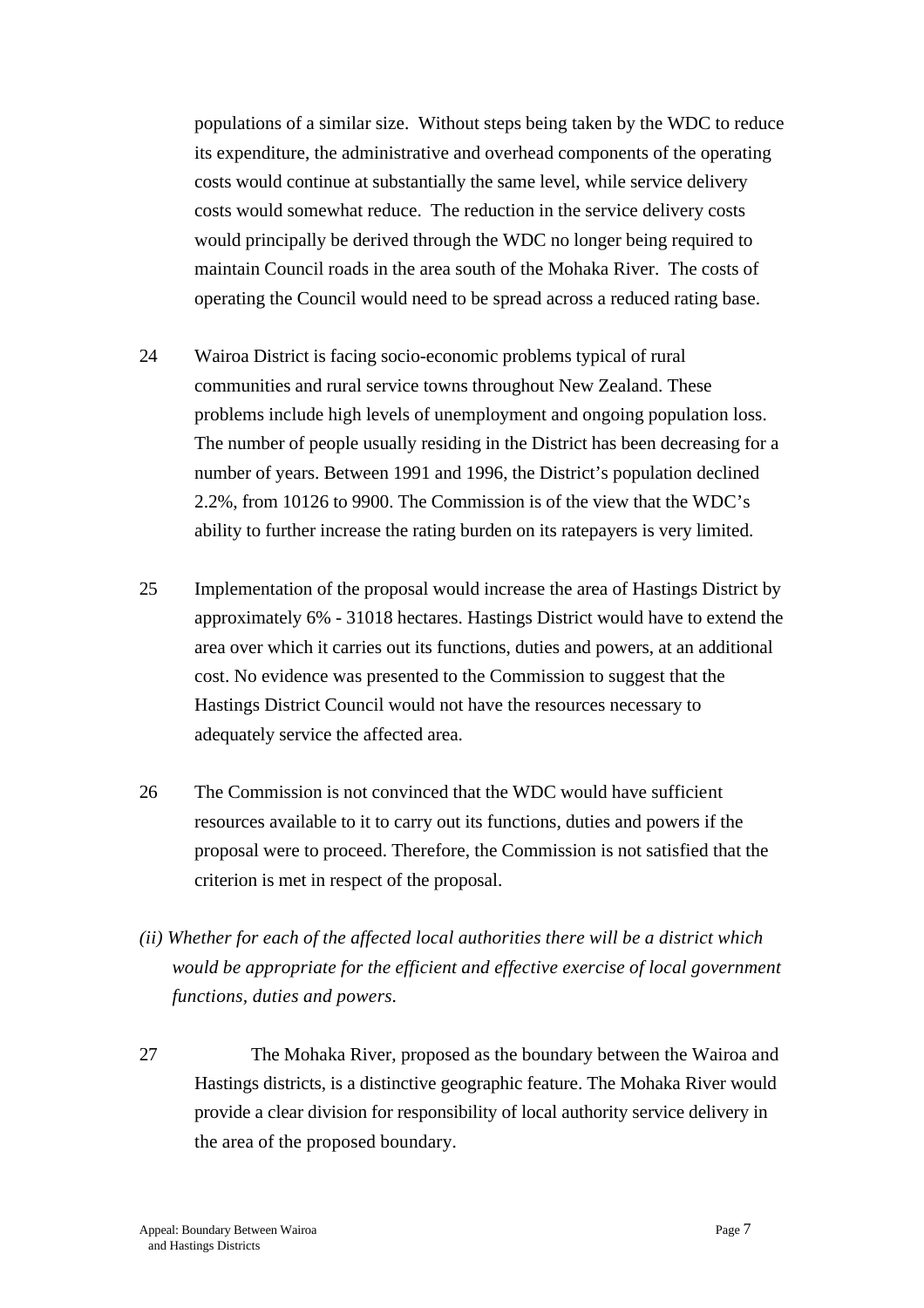- 28 Wairoa District would continue to comprise the significant urban area of Wairoa township, a number of small urban communities and a large rural hinterland. The proposal would have no impact on the range of services which the WDC would be required to provide.
- 29 The Commission did not receive any evidence relating to the impact of the proposal on the effective and efficient exercise by the Hastings District Council of local government functions. The Hastings District Council already services a large rural area. While additional costs would be incurred through the addition of some 31018 hectares to its land area, the Commission is of the view that this would have a minimal impact on the efficiency and effectiveness of the Hastings District Council.
- 30 The Commission is satisfied that the criterion is met in respect of the proposal.
- *(iii) Whether the proposal will ensure that each authority continued under the proposal would contain within its district sufficiently distinct communities of interest.*
- 31 The appellants provided evidence to support their contention that the people in the area south of the Mohaka River are a distinct community of interest.
- 32 The evidence showed the extensive social, cultural and business interactions between those residing in the area south of the Mohaka River (and those north of the river who rely on access from the south of the river) and the Hastings District, and the Hastings and Napier urban areas.
- 33 The Commission considers that the differentiation between communities of interest at the boundary between districts should be readily discernible. The proposal, in the Commission's view, meets this requirement because of the geographic significance of the Mohaka River which would form the common boundary between the Wairoa and Hastings Districts.
- 34 The Commission's finding is that there is a strong community of interest between those living in the area of Wairoa District south of the Mohaka River and the Hastings District.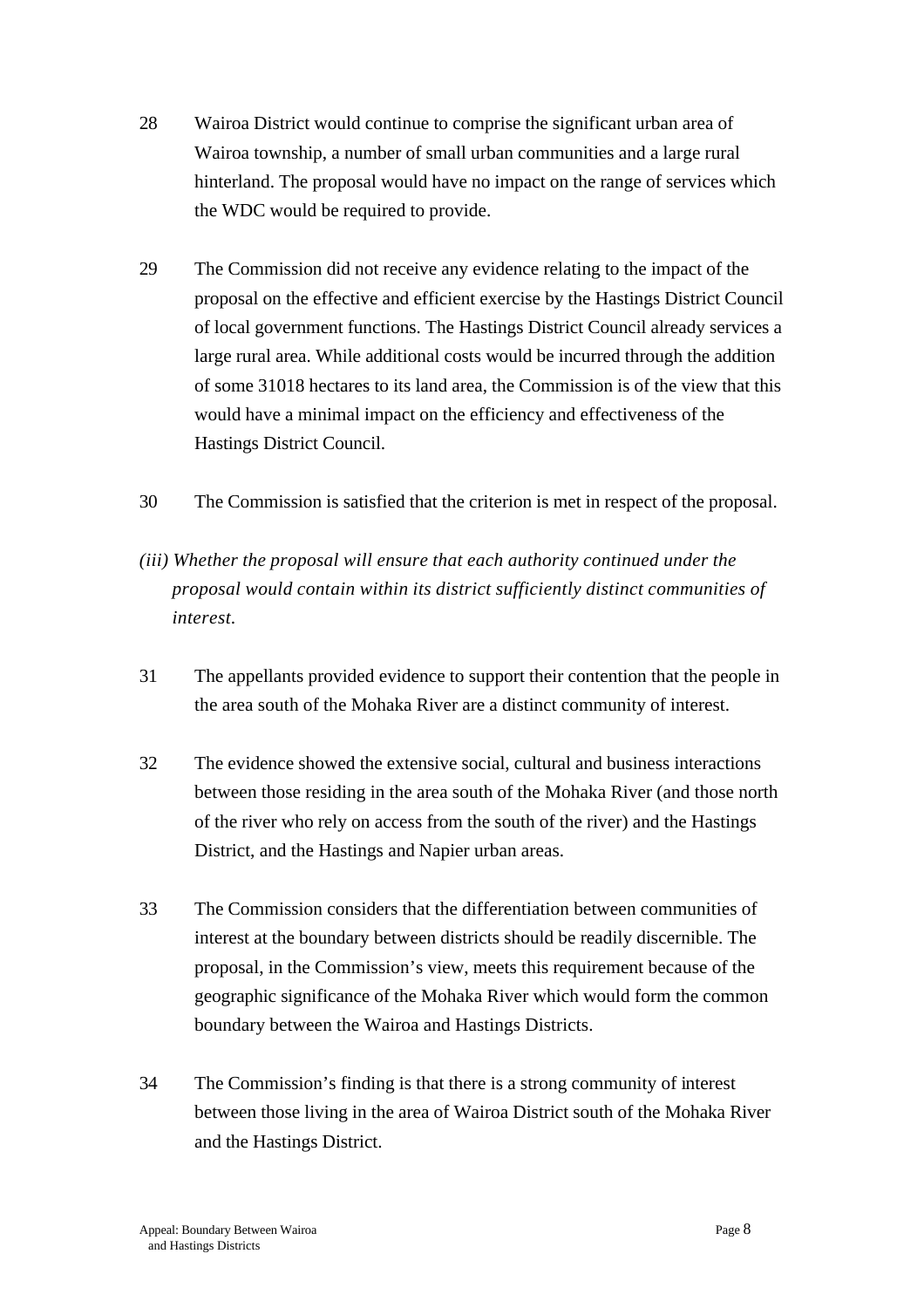- 35 If the proposal proceeded the Commission is satisfied that both the Wairoa and Hastings Districts would continue to contain distinct communities of interest.
- 36 The Commission is satisfied that the criterion is met in respect of the proposal.
- *(iv) Whether each authority continued in existence would be able to meet the requirements of section 223C of the Act.*
- 37 Section 223C relates to the way in which local authorities are to conduct their affairs. The Commission is of the view that the proposal would have a minimal impact on the ability of the WDC to maintain governing and administrative structures which would comply with the requirements of this section.
- 38 The Commission is satisfied that the criterion is met in respect of this proposal.

#### *Subsection 2*

*(a) area of impact of the functions, duties, and powers of the proposed local authority; and*

*(b) area of benefit of services provided.*

39 As mentioned above, the Mohaka River would provide an effective boundary for the provision of local authority services. In the Commission's view this boundary would not create any cross-boundary issues in addition to those currently addressed at the present boundary- the Waikari River.

#### *Subsection 2*

*(c) Likely effects of the exclusion of any area from the proposed district.*

40 If the proposal proceeded, the Wairoa District would lose 2% of its population, 7.5% of its land area, 10.7% of its land value and 8.7% of its General Rate income. The Commission considers that the reduction in the costs of service delivery may not offset the loss of rating income. The loss to the WDC of the affected area would mean that district-wide administrative and overhead costs would have to be allocated over a smaller number of ratepayers. In the opinion of the Commission, this would have a significant detrimental effect on the ability of the WDC to carry out its functions, duties and powers.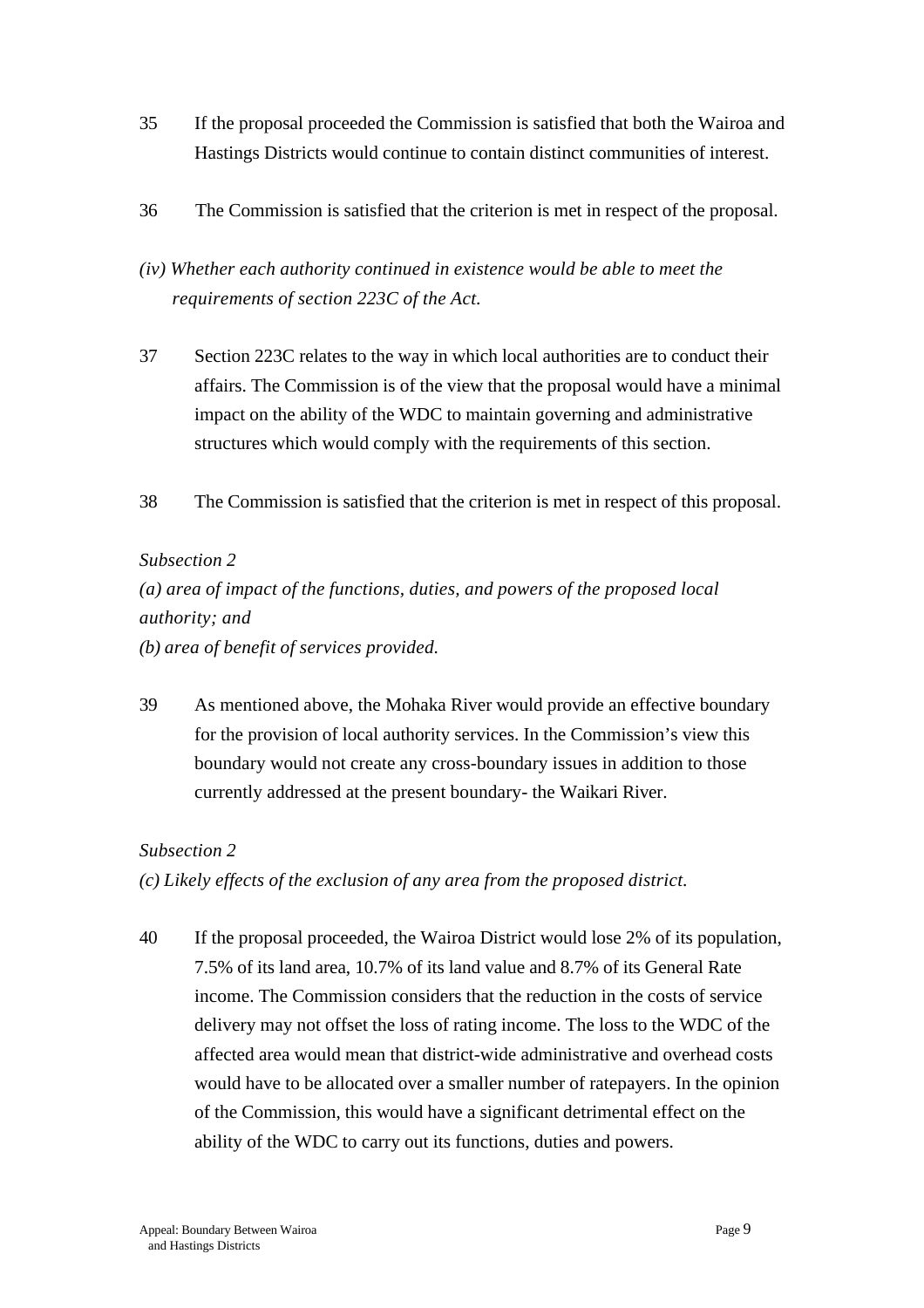*Subsection (1)(a) -Whether the proposal will promote the good local government of the districts concerned.*

- 41 The obligations imposed by the section 37ZQA will only be met if the Commission is satisfied that the proposal will promote the good local government of the Wairoa District and the Hastings District and all the requirements of section 37ZQA(1)(b) are met.
- 42 The Commission is not satisfied that the proposal meets all the criteria of section 37ZQA. Neither is it satisfied that the requirement relating to the promotion of good local government of the districts concerned will be met. In particular, little evidence was adduced to the Commission showing that the proposal would enhance the ability of the WDC to achieve the purposes of local government set out in section 37K.

### **Section 37ZR**

- 43 Section 37ZR specifies matters to be taken into account in determining boundaries under any reorganisation scheme.
- *(a) The boundaries of regions conform, where practicable, with catchment boundaries.*
- 44 This proposal would not affect the existing regional boundaries.
- *(b) The boundaries of territorial districts conform, where practicable, with the boundaries of regions.*
- 45 This proposal would not affect the existing regional boundaries.
- *(c) The boundaries of regions and the boundaries of territorial authority districts conform with the boundaries of statistical meshblock areas determined by the Department of Statistics and used for Parliamentary electoral purposes.*
- 46 The Mohaka River is currently used as a boundary for statistical meshblock purposes. The proposal would not require a change to the existing meshblocks.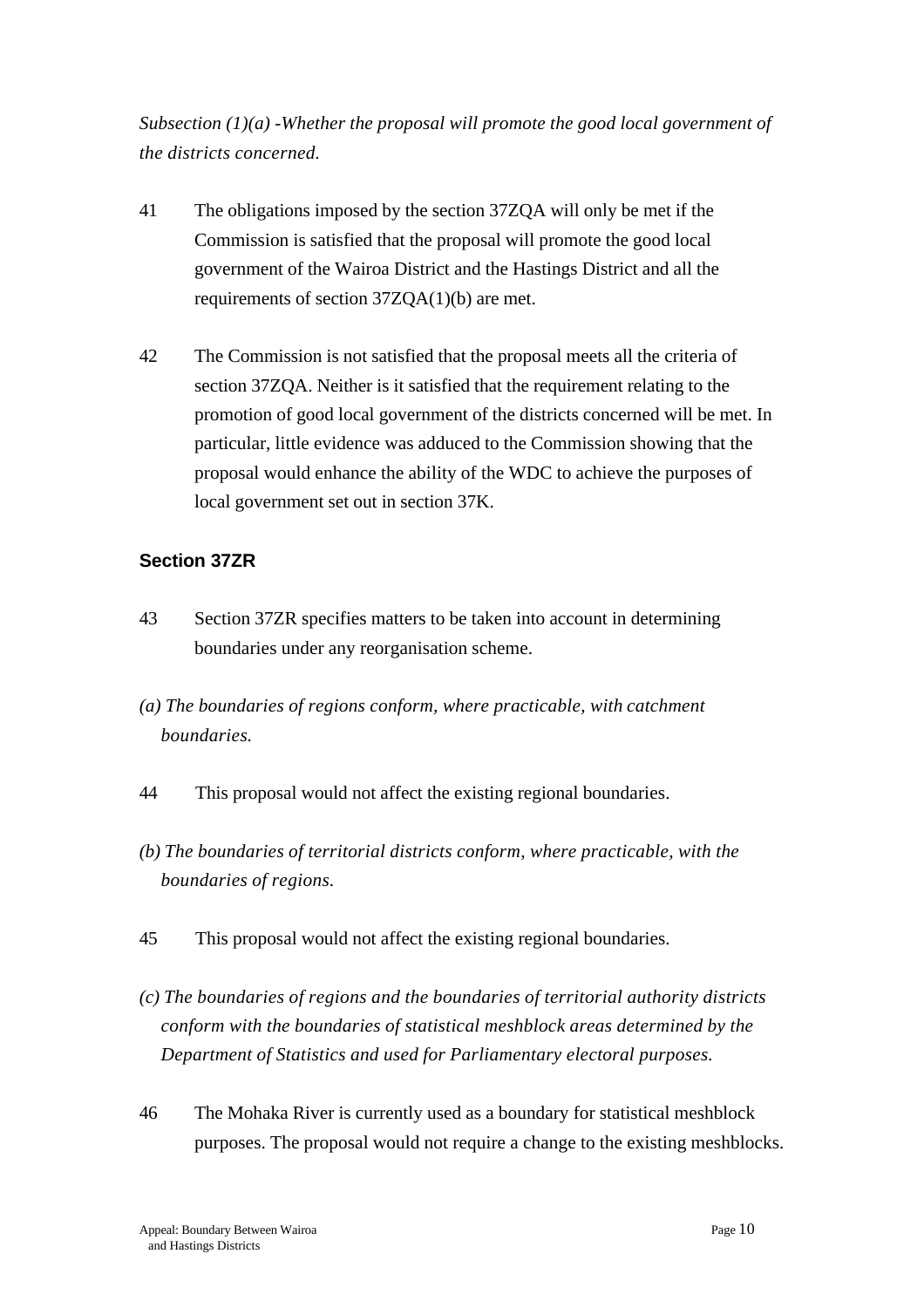#### **OTHER MATTERS**

#### *Decision of Principal Local Authority*

- 47 The WDC, in the record of its decision, lists a number of reasons for declining the proposal. The Commission is concerned that these reasons, for the most part, do not address matters detailed in section 37ZQA of the Act. As a general comment, the Commission considers that it would be beneficial to all interested parties for local authority decisions on such matters to be recorded in a form that can be easily referenced to the relevant provisions of the Act.
- 48 In its evidence to the Commission the WDC suggested that the proposers were motivated by a wish to reduce their rating burden. The evidence presented by the proposers to the Commission included discussion of the rating burden on their properties compared with similar properties across the boundary in Hastings District. The Commission notes that the incidence of rating levels in one local authority area relative to another does not provide grounds under the Act to justify a boundary alteration.

#### *Consultation*

- 49 In its submission to the Commission the WDC advised that the proposers did not consult with the people of Ngati Pahauwera before initiating their proposal.
- 50 The Commission notes, however, that the proposers met the statutory requirements in initiating their proposal.
- 51 The Commission also received submissions that the WDC did not consult with the proposers when preparing the draft reorganisation scheme.
- 52 While the Act does not require the Principal Local Authority to consult with proposers the Commission suggests that it may be advantageous for a principal local authority to undertake some form of consultation with proposers and any other affected local authorities prior to the preparation of the required draft reorganisation scheme. The Commission is of the opinion that such discussions could be helpful in determining the appropriate content of a future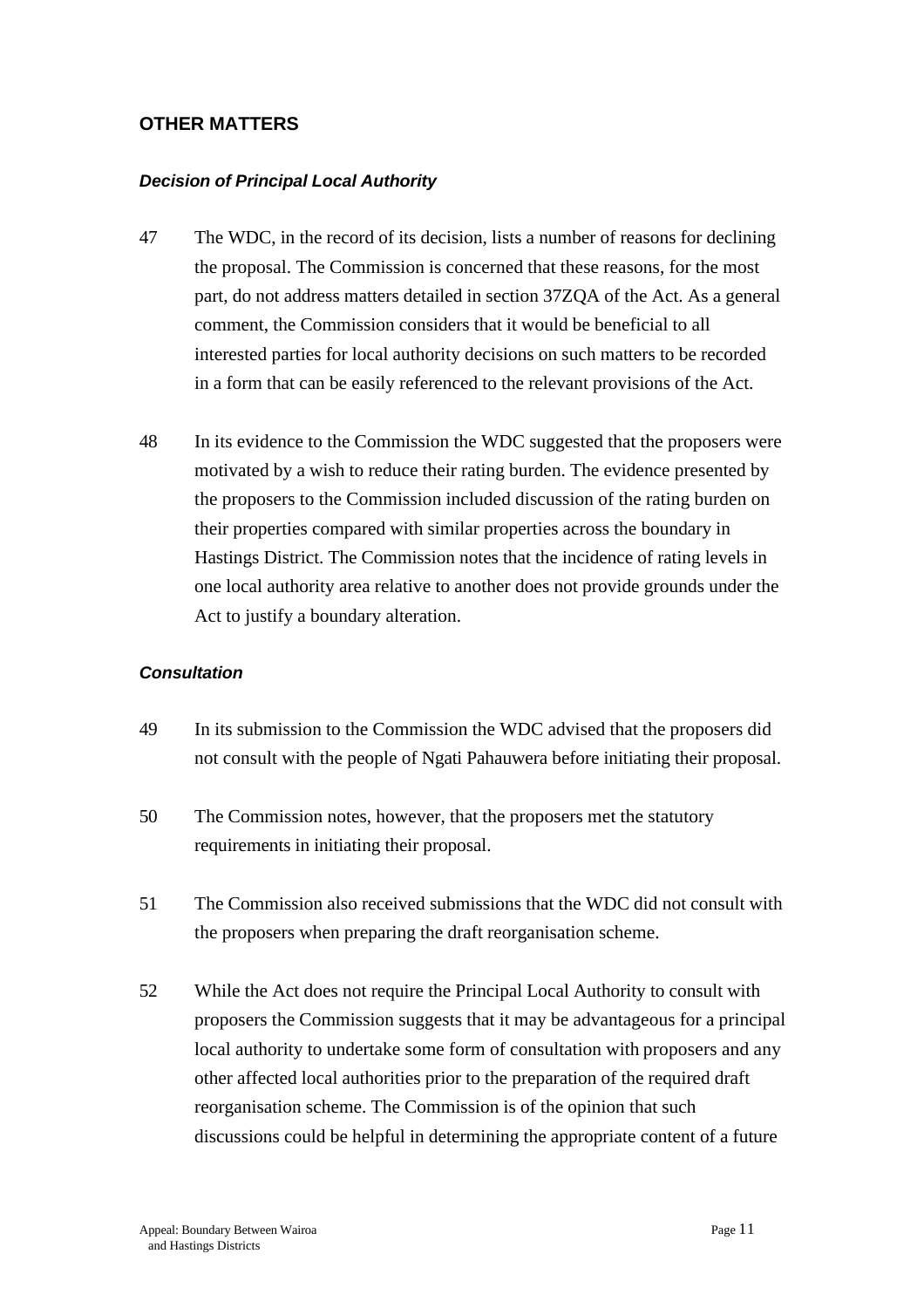draft reorganisation scheme. This may also assist proposers and the local authority in identifying those with a specific interest in a proposal.

#### *Rates Review*

53 In its submissions the WDC advised that it recognised that its rating structure need to be reassessed. The WDC advised the Commission of its intention to undertake a rates review in the 1999/2000 year. Any rating changes arising from the review would be implemented in 2000/2001. The Commission suggests that the WDC develops consultation strategies that enable its communities to actively contribute to the review.

#### *Representation of the Affected Area*

- 54 The appellants advised the Commission that they did not feel that they have effective representation on the WDC, in proportion to their rating contribution to the Council.
- 55 Several options are available under the Local Government Act for either the WDC or electors to initiate steps to ensure appropriate representation.
- 56 Other mechanisms, such as the establishment of non-statutory community committees, may provide a means for local communities to develop effective linkages with the WDC.

#### *Viability of Wairoa District*

- 57 The WDC advised the Commission that it considers the District is at the bottom of the scale in terms of viability. It also advised that it favours a unitary authority encompassing the current local authorities in Hawke's Bay and the East Coast.
- 58 Options are available under the Act for the WDC or electors in the district, to initiate proposals to amalgamate the district with one or more adjoining local authorities.